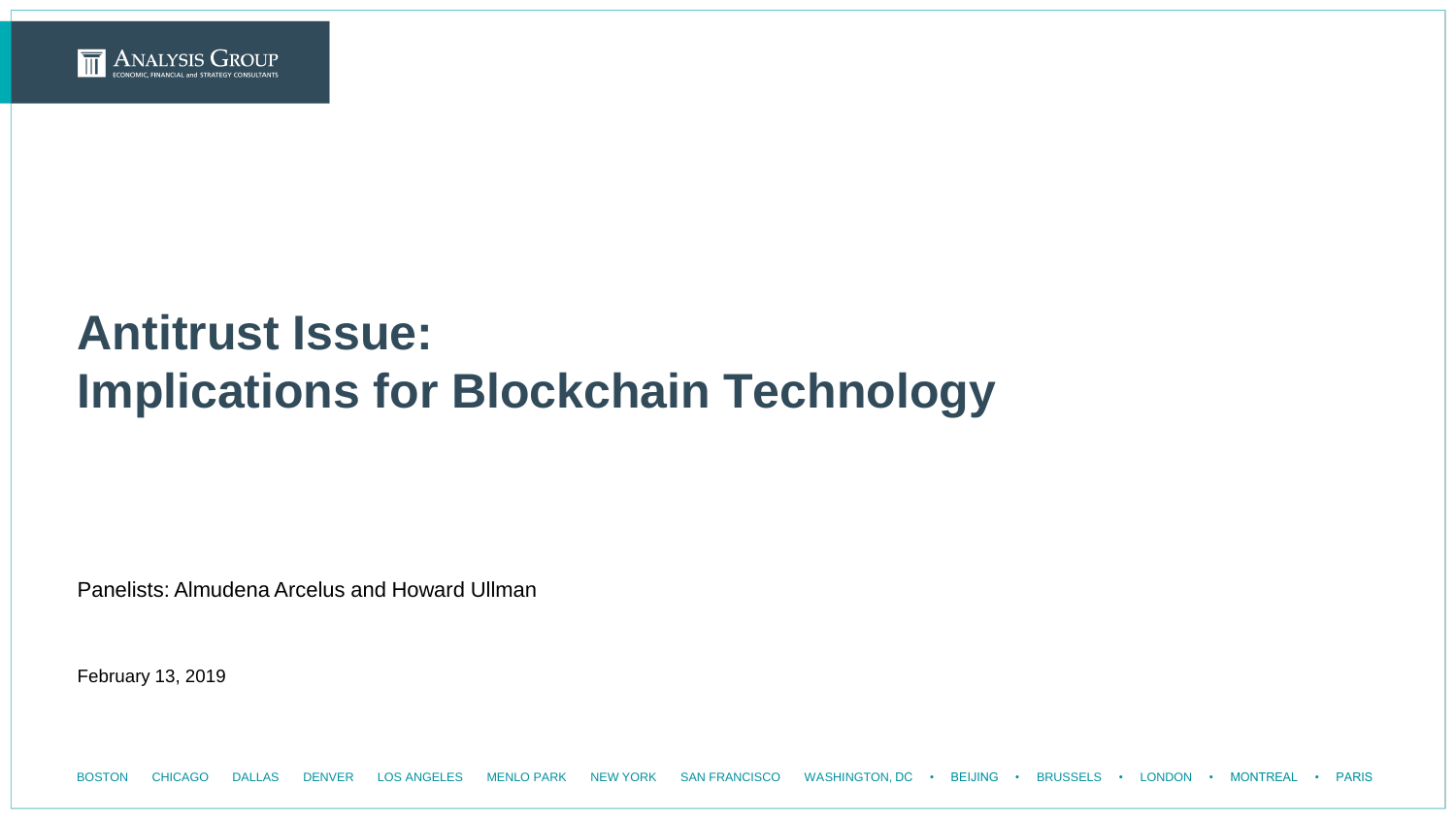

#### **Overview**

- **Primer on blockchain technology**
- **Blockchain and competition**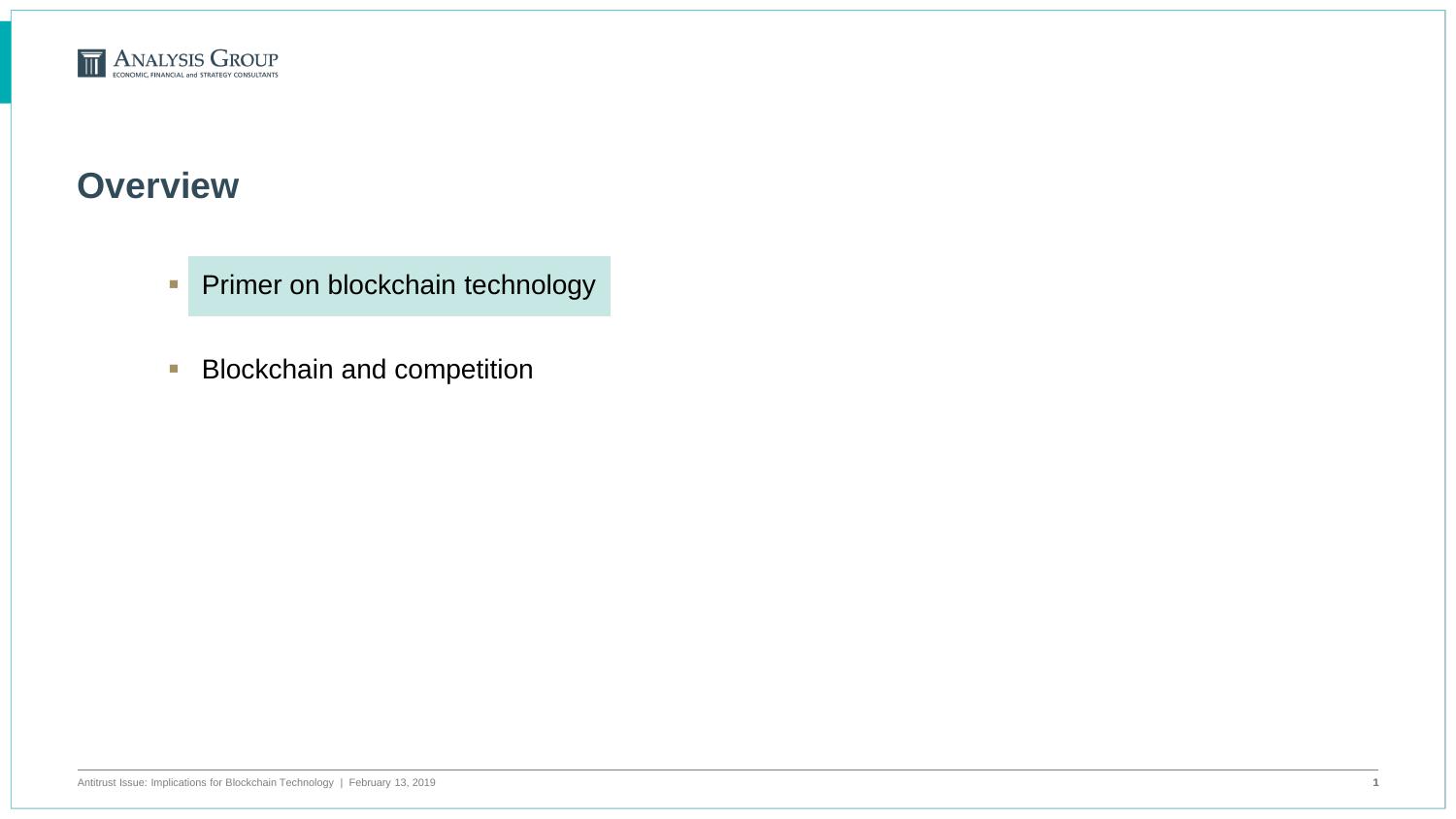

#### **Blockchain: A Disruptive Technological Innovation**

- **Blockchain technology has been popularized by** Bitcoin, but it is a versatile technology with a great number of different applications
- While it has the potential to revolutionize entire sectors, blockchain should be conceptualized as a tool to manage data in a wider ecosystem



*Source: ACIWorldWide.com*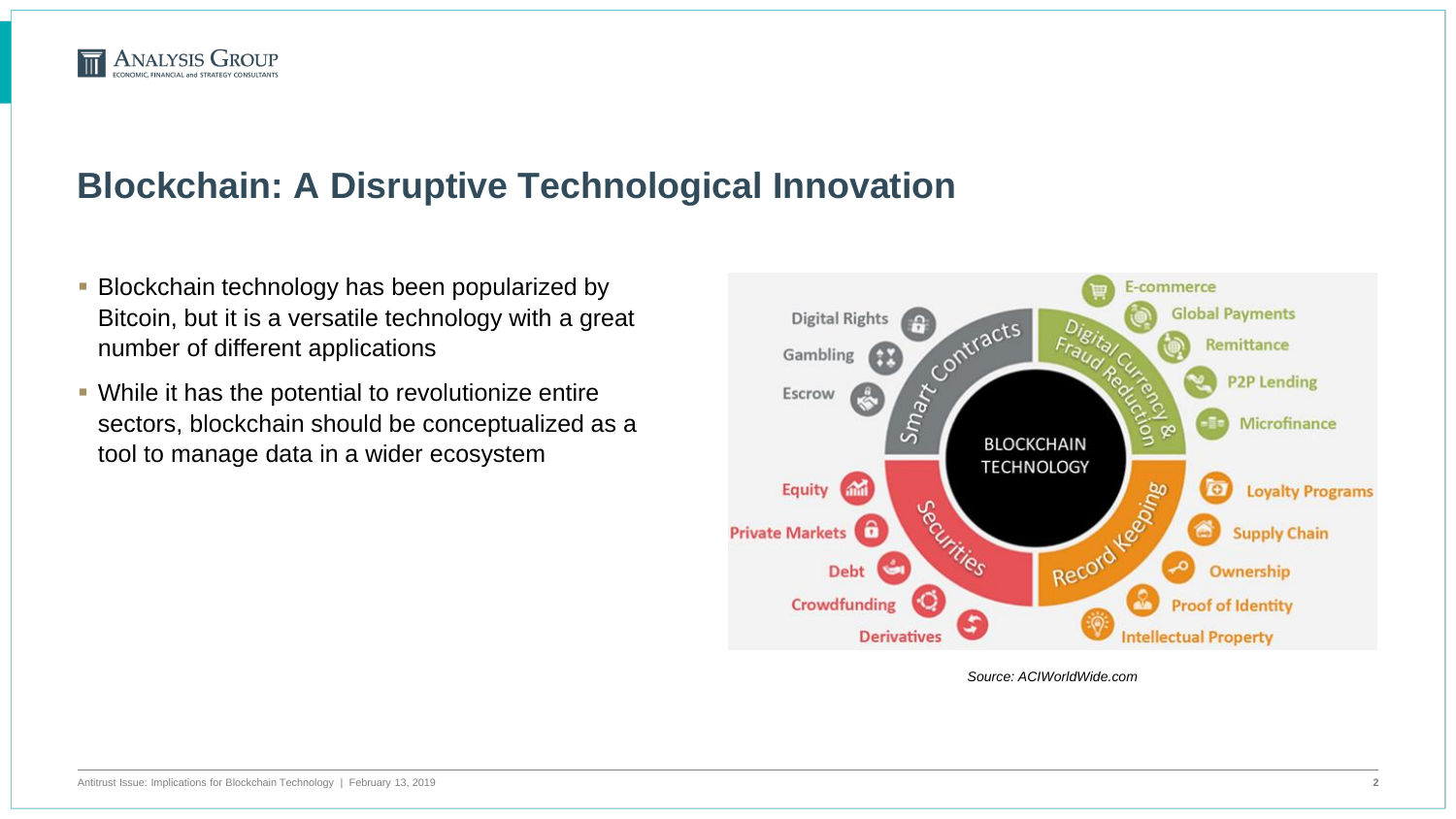

### **Primer on Blockchain Technology**

- What is blockchain technology? Why are so many firms interested in it?
	- ̵ A "blockchain" is a **distributed database** (or ledger) of records (e.g., transactions)
		- Database copies are shared by users across many locations ("nodes")
	- Users exchange information (e.g., transact) with each other directly via a **peer-to-peer (P2P) network**
		- No need for a trusted third party intermediary (e.g., financial institution) to ensure the integrity of the information registered on the network
	- ̵ New transactions are **turned into "blocks" via a "hash" function** and, once validated, are **added to the chain of prior transactions**
		- New blocks are validated via "consensus" across database copies
	- Each new block is permanently linked onto the unbreakable chain of data





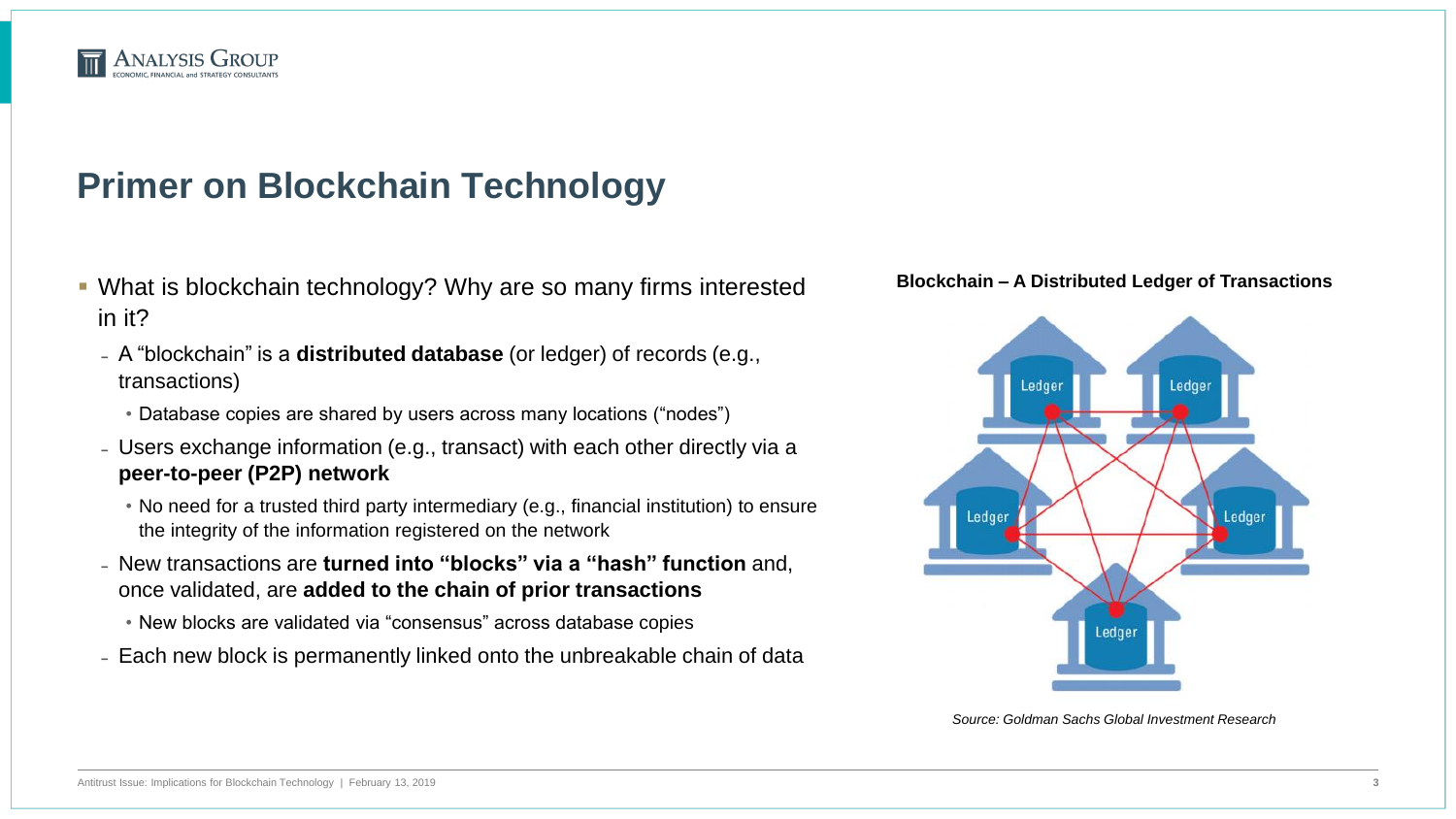

- Adding a new block to the chain
	- When users transact, a new block is created with a hash that is based on:
		- Transaction details (e.g., parties, price)
		- Digital signatures of parties
		- **The hash of the prior transaction in the chain**
	- The resulting hash is broadcast around the network and the block is added to the chain only if the hash matches that of every other database copy

#### **A Transaction Creates a New Block that Is Added to the Chain**



*Source: Goldman Sachs Global Investment Research*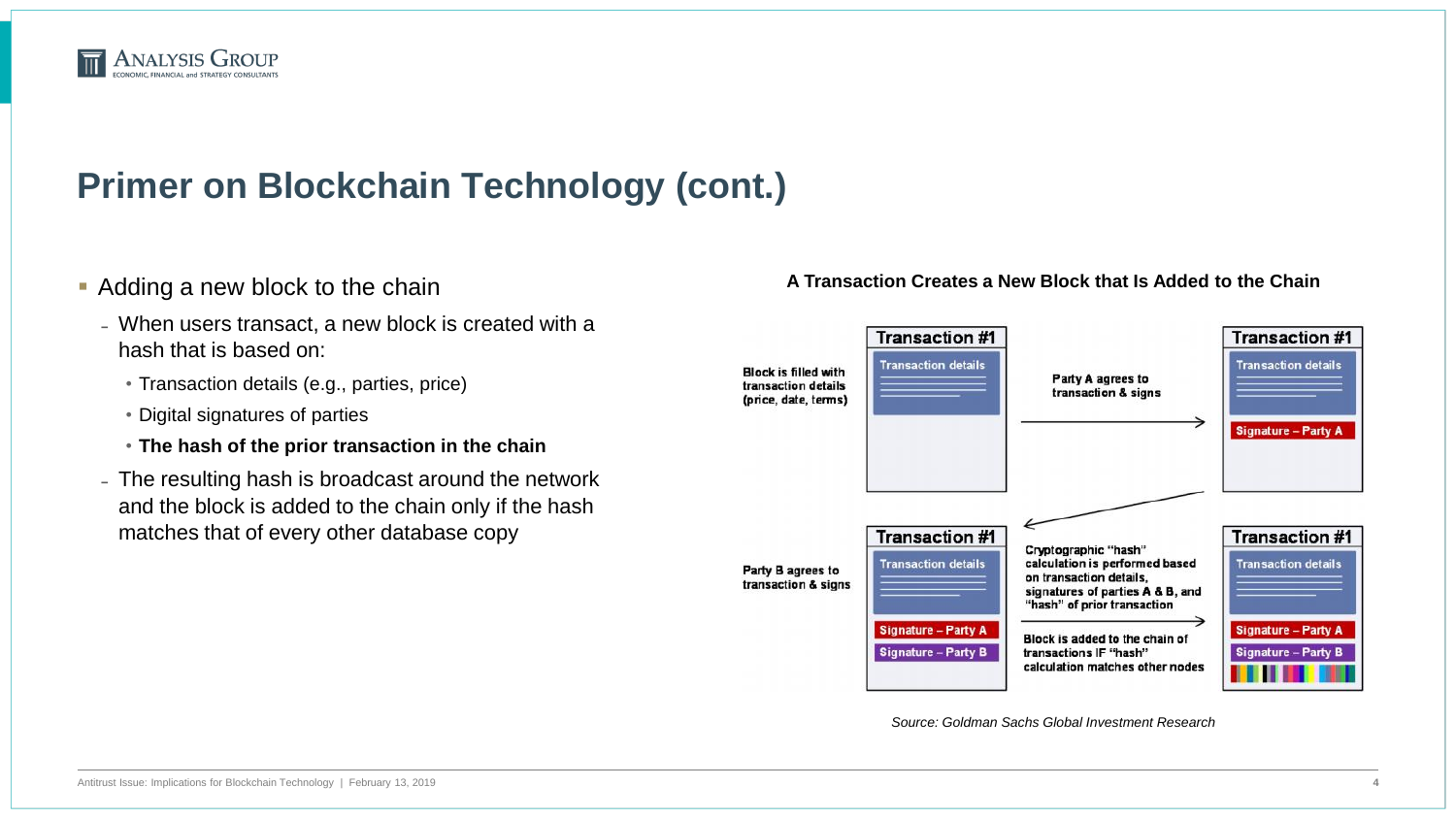

- **Hash functions drive blockchain** 
	- A hash function takes a data input of any length, and converts it into a string of characters of a fixed length
	- A given input always produces the same hash, but even the slightest change to the input completely alters the hash
		- Hash functions are one-way functions. It is impossible to go back to the original input from the hash
	- Because a block's hash is built upon the hash of the prior transactions, they are all linked, and the slightest change to any block will change the hash for every block that relies on it
	- If a malicious actor commits a fraud or theft and attempts to alter a transaction's data in their database copy to cover up the crime, it will be spotted immediately

#### **Small Changes to Inputs Dramatically Change Resulting Hashes**



*Source: Wikipedia*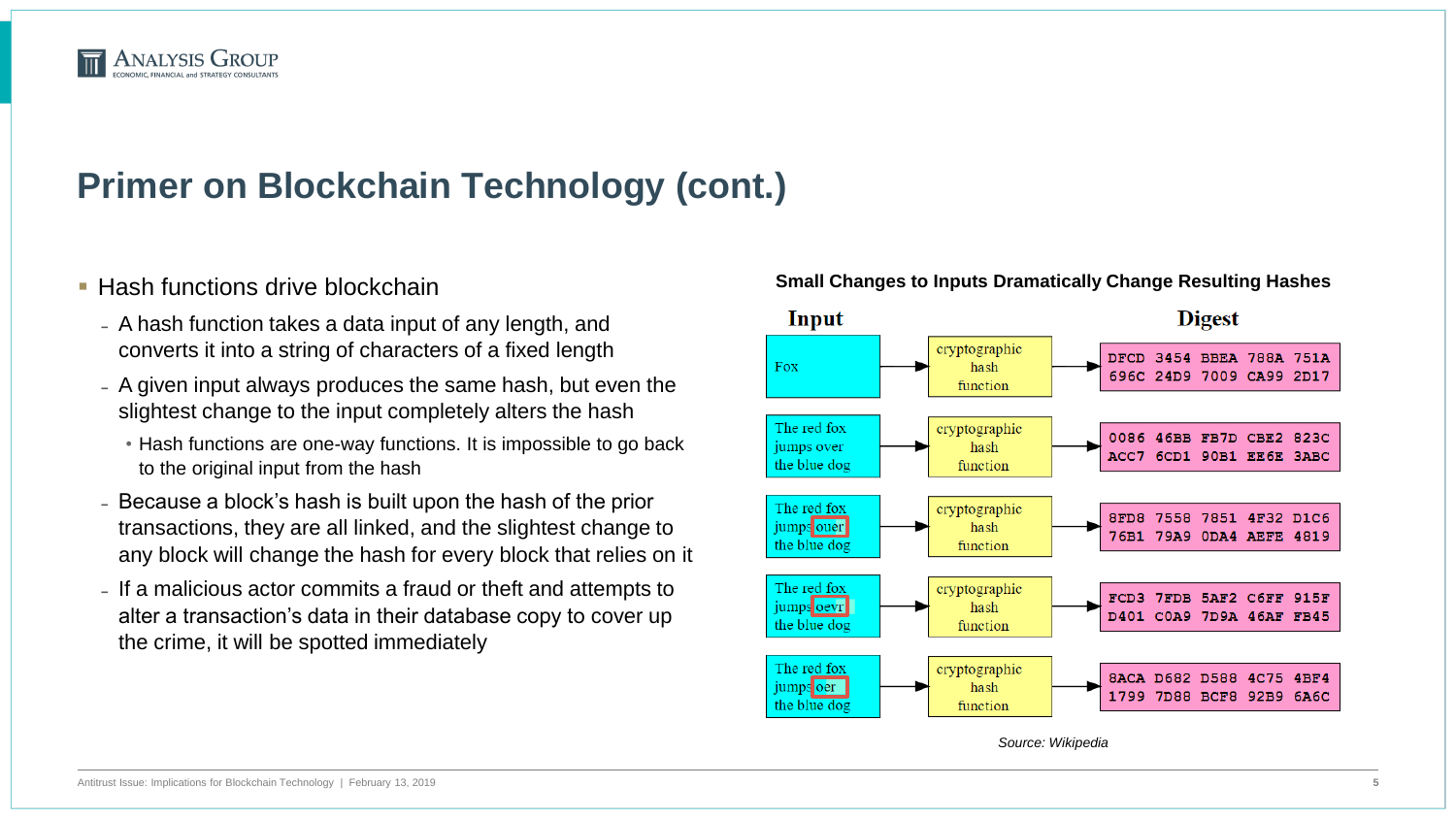

- **Blockchain ensures data integrity** 
	- Errors on the blockchain are easily identified because:
		- 1. New blocks must be validated across every database copy
		- 2. An error for a single block flows forward and causes errors for all blocks further in the chain, making error locations easy to spot

There is an apparent error in block 2 in the fifth database copy.

#### **Identifying an Incorrect Block via "Consensus"**



*Source: Goldman Sachs Global Investment Research*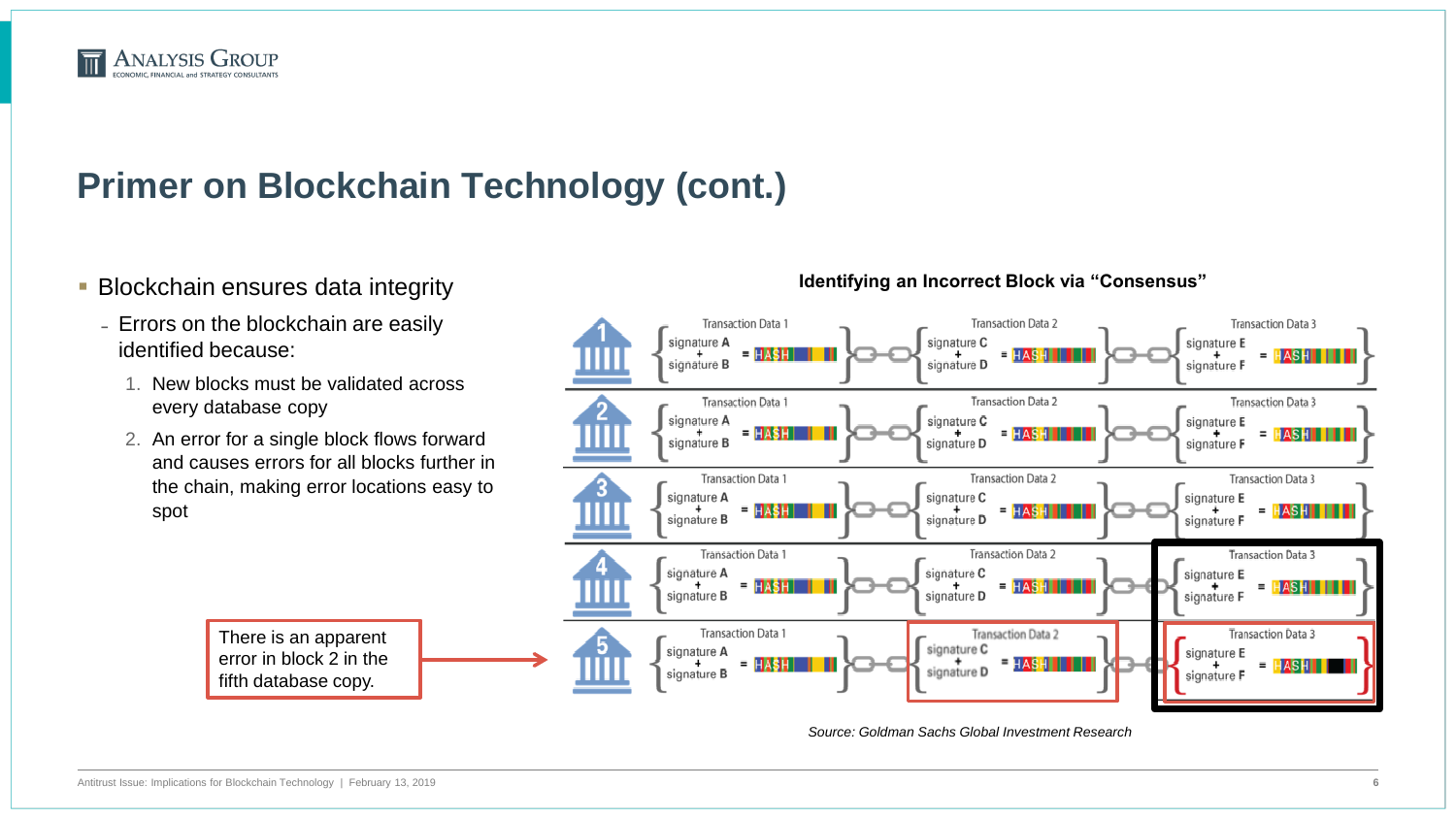

#### **Public versus private blockchain networks**

- Both public and private blockchain networks utilize:
	- Distributed ledgers
	- P2P networks
- However, a public blockchain is:
	- Permissionless, decentralized, open to all, and often relies on users to crowd-source block validation
- While a private blockchain is:
	- Permissioned, and relies on an administrator to perform or delegate authority to grant users access and validate blocks
- Hybrid blockchains can mix features from each

#### **Shared and Distinct Features of Public and Private Blockchain Networks**

| <b>Network Feature</b>                  | <b>Public Blockchain</b>                                | <b>Private Blockchain</b>                               |
|-----------------------------------------|---------------------------------------------------------|---------------------------------------------------------|
| <b>Distributed ledger</b>               | <b>Yes</b>                                              | Yes                                                     |
| P <sub>2</sub> P network                | <b>Yes</b>                                              | Yes                                                     |
| Permissioned                            | <b>No</b>                                               | Yes                                                     |
| Governance                              | Decentralized                                           | Centralized                                             |
| Transparency                            | Greater (more ledgers / open<br>to public)              | Less (fewer ledgers / limited<br>access)                |
| Anonymous users                         | More likely                                             | Less likely                                             |
| Responsibility for<br>validating blocks | Likely many users across the<br>network                 | Likely only select entities                             |
| Speed                                   | Slower                                                  | Faster                                                  |
| <b>Energy requirements</b>              | Higher (more users validating<br>across larger network) | Lower (less users validating<br>across smaller network) |

**Blockchain networks are just customizable database management structures that can serve a variety of important business functions**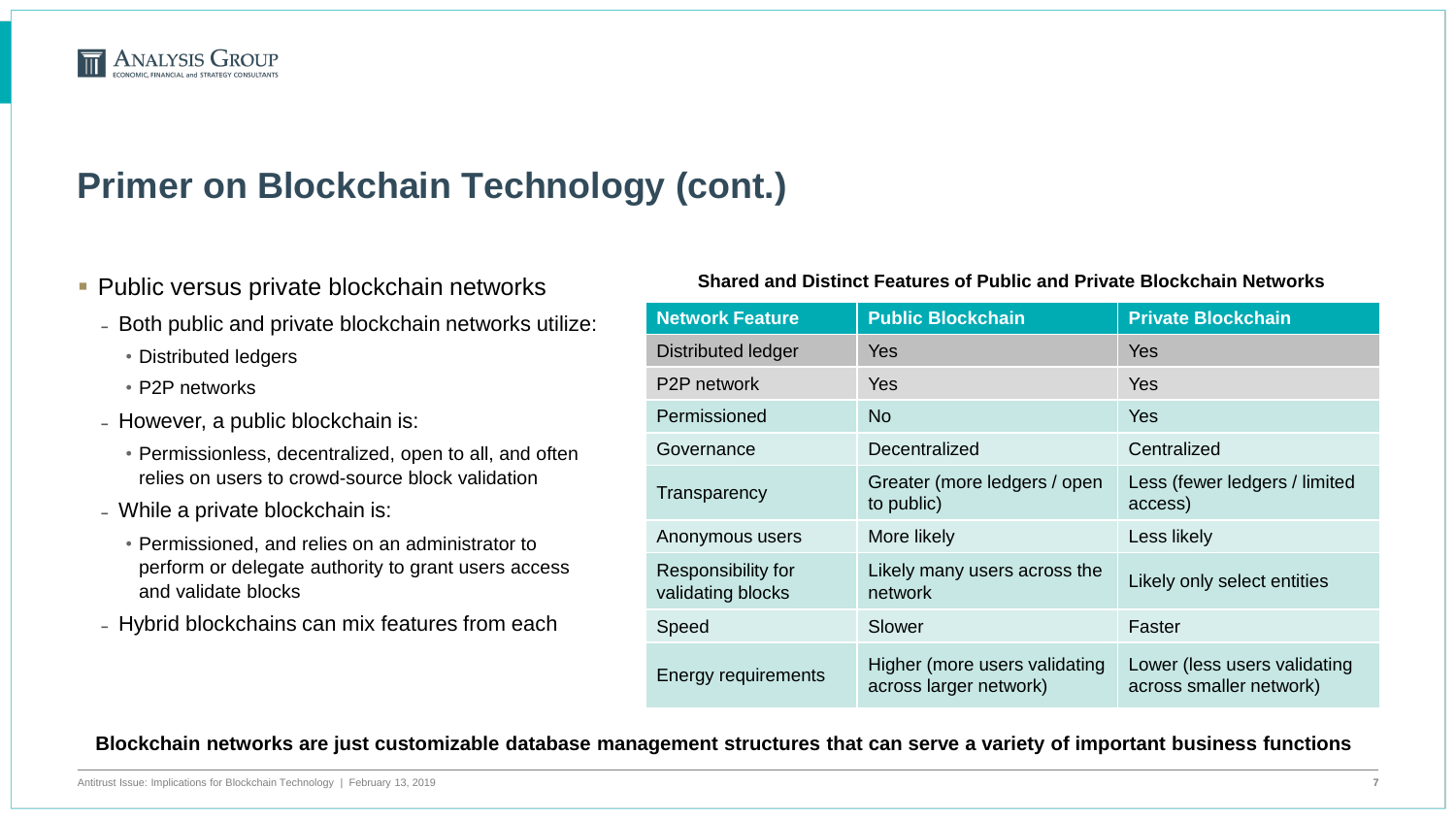

#### Public blockchain application: **Bitcoin**

- Crowd-sourced competitive block validation with rewards ('mining') allows users to trade digital currency directly without a financial institution
- Open mining competition makes it prohibitively infeasible to reverse-engineer hashes to cover up fraud or theft without detection
- Security of blockchain gives users confidence that transactions will be honored and their currency valid

#### **Bitcoin Uses Public Blockchain to Allow Users to Trade Currency Directly**



*Source: Goldman Sachs Global Investment Research*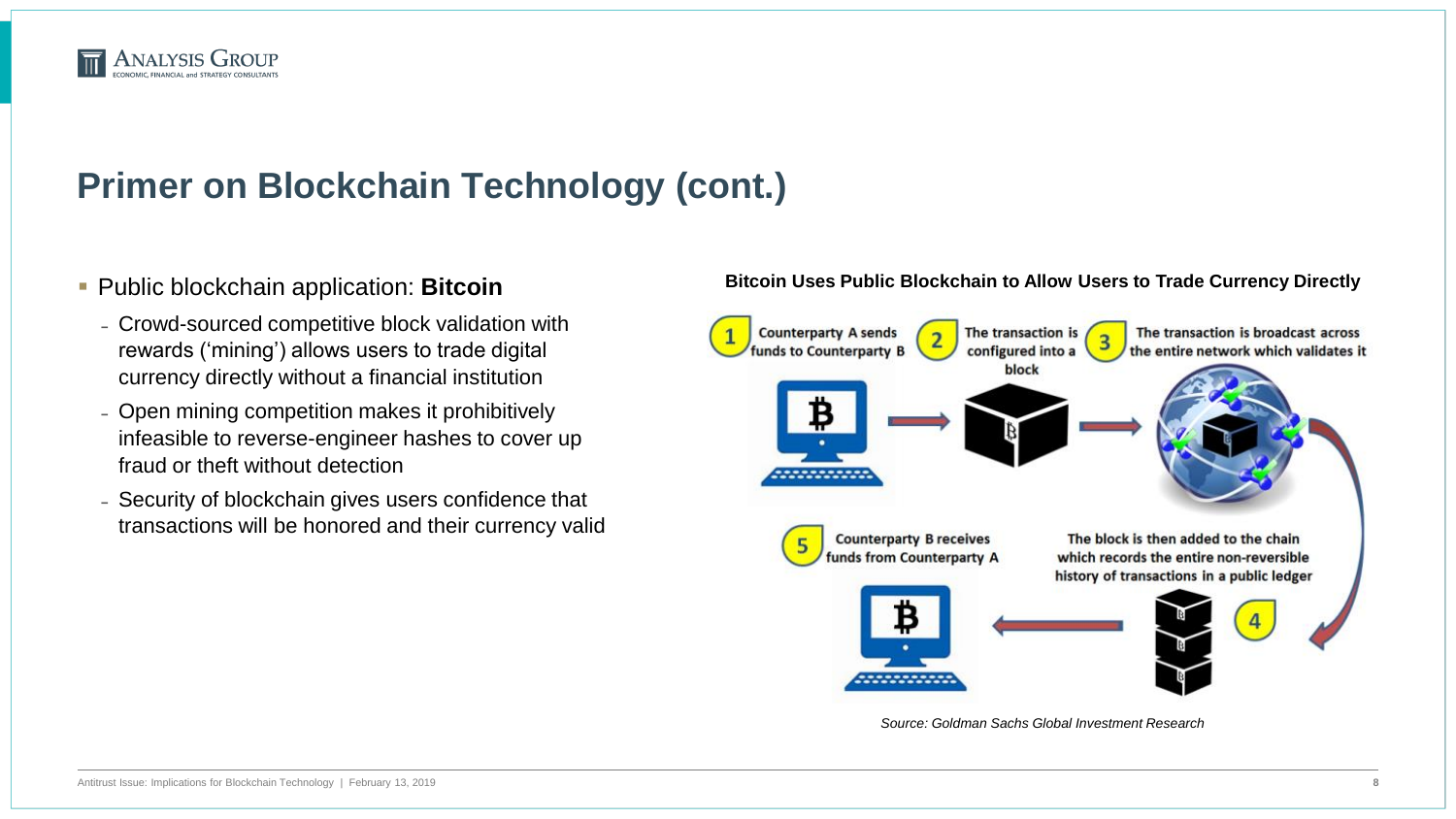#### **ANALYSIS GROUP**

## **Primer on Blockchain Technology (cont.)**

#### **Private blockchain application: <b>IBM Blockchain**

- The IBM Blockchain platform helps firms know the status and condition of every product in their supply chain, giving a complete historical record of the ownership and location of parts and products in real time
- Allows firms to restrict access to authorized users and establish what are appropriate records that can be added

#### **IBM Leverages Private Blockchain to Help Firms Manage Their Supply Chain**

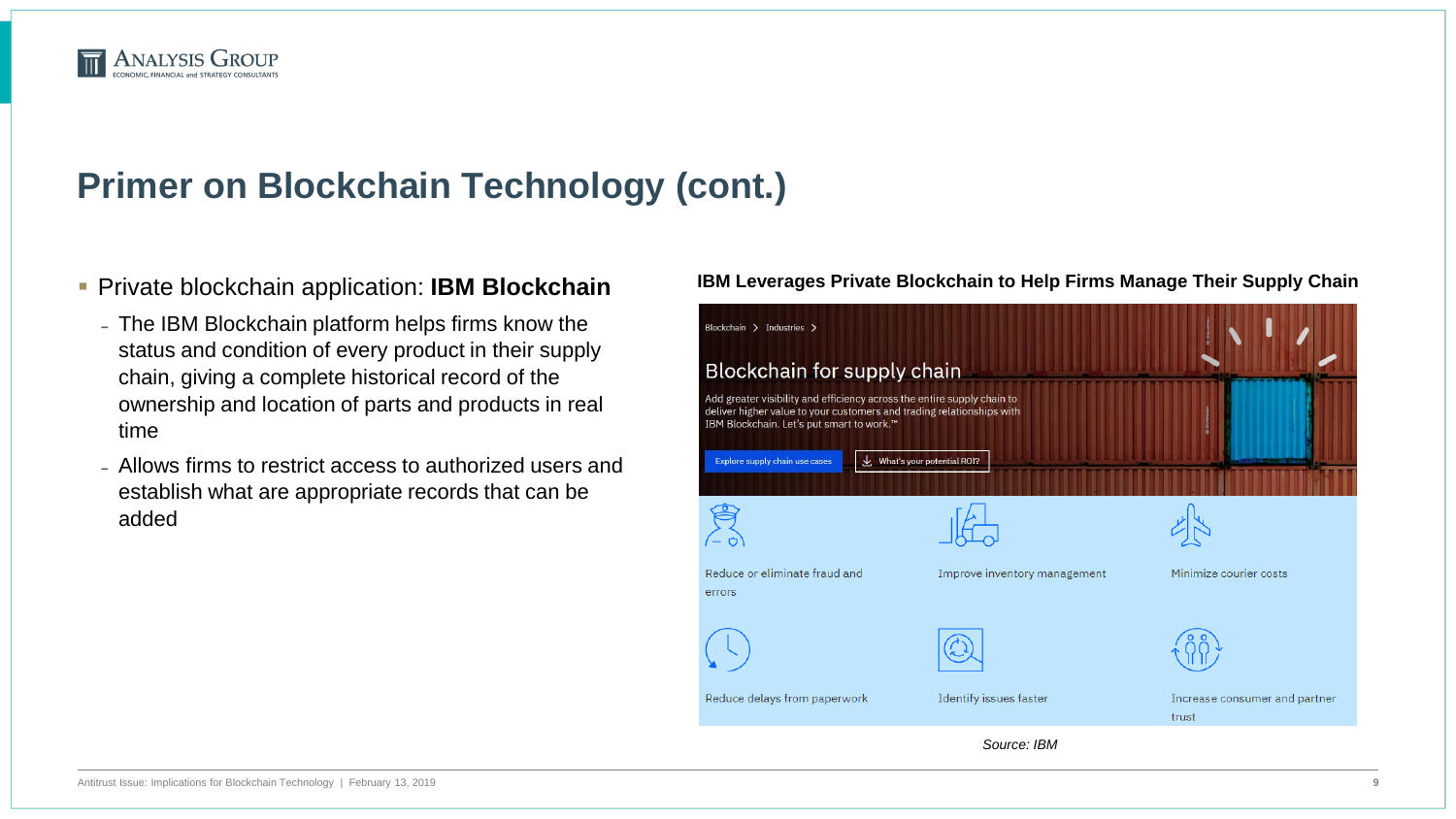

- **How can businesses leverage blockchain?** 
	- ̵ **Lower transaction costs**
		- Parties transact directly with each other, removing costs of paying a third party intermediary (e.g., financial institution, Paypal) to facilitate a deal
	- ̵ **Traceability**
		- Firms are given an audit trail to trace the lifecycle of an asset, improving analytics and preventing fraud in areas like supply chain and health care
	- ̵ **Data security and quality**
		- Changing the shared ledger requires consensus across the entire network, so records are more likely to be accurate and consistent than in traditional data management systems



*Source: ACIWorldWide.com*

#### **Blockchain Use Cases**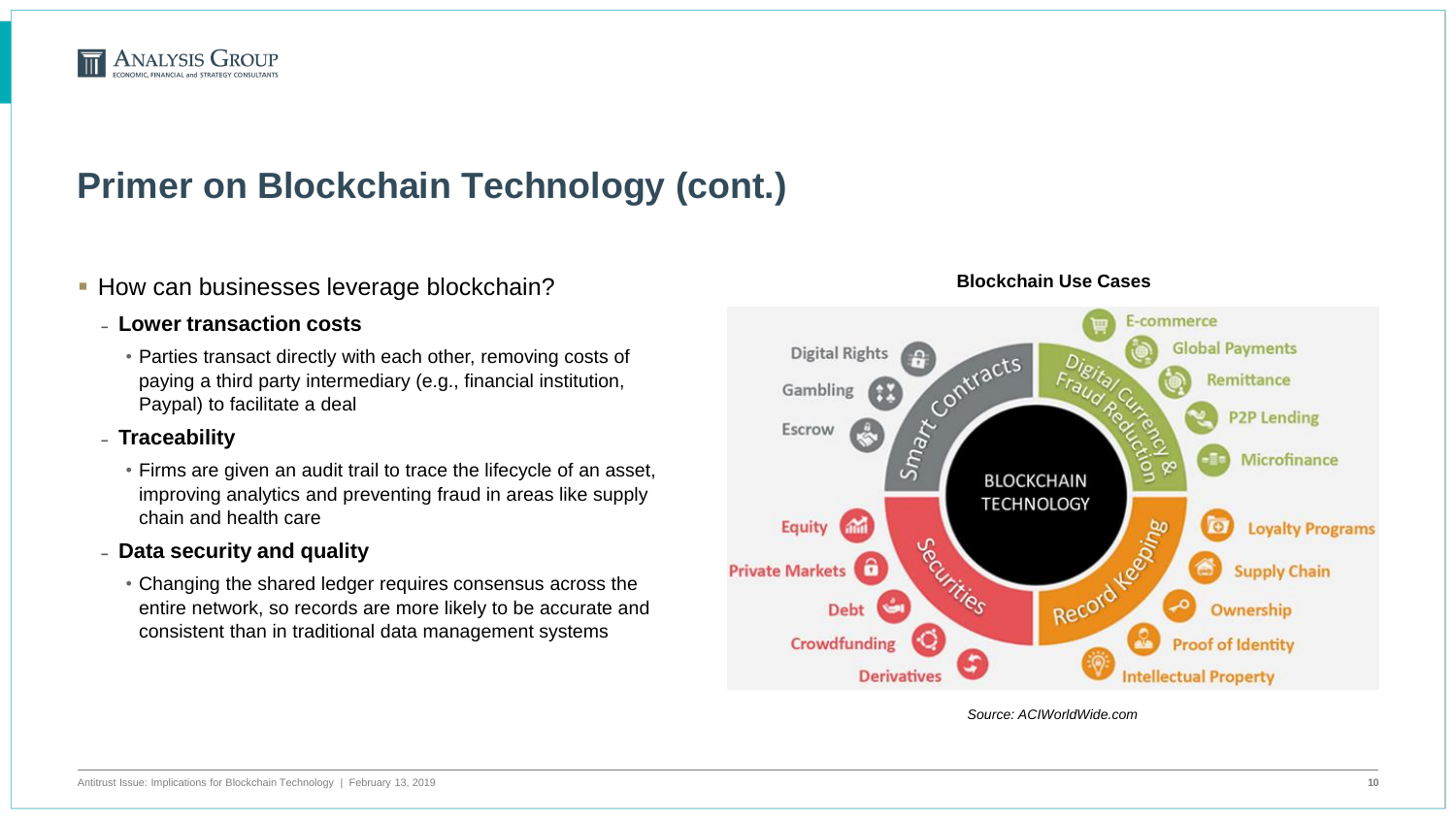

#### **Overview**

- **Primer on blockchain technology**
- **Blockchain and competition**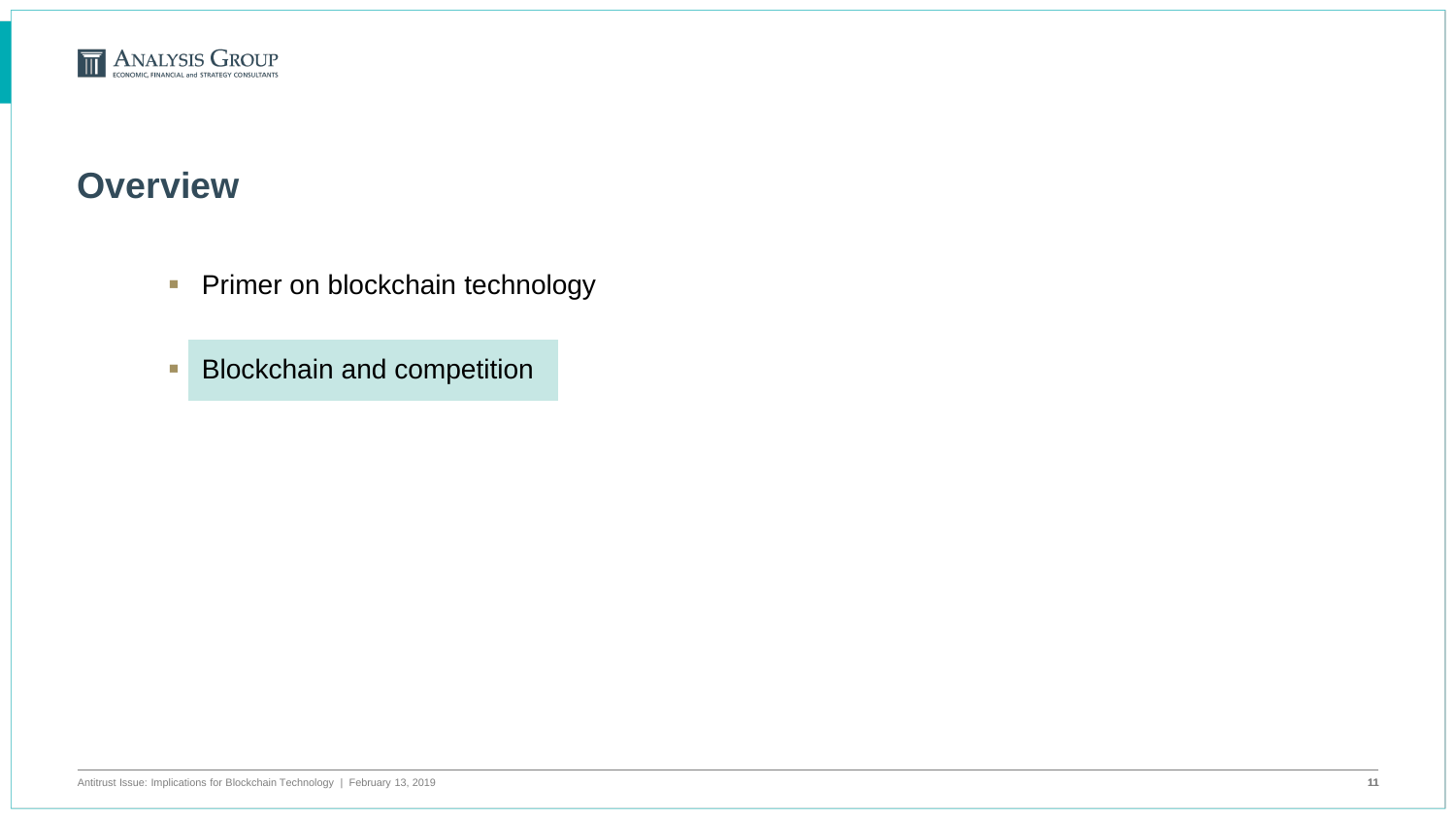

- Will blockchain hurt competition?
	- Critics argue that blockchain technology will lead to anticompetitive outcomes, including:
		- Collusion: Distributed ledgers will allow competitors to share sensitive data, which could aid in collusion (e.g., price-fixing).
		- Competitor exclusion: Competitors could be excluded from a blockchain that is vital to competing in a market.
		- Inhibited regulation: A decentralized network may prevent regulators from enacting sanctions/remedies and identifying perpetrators
	- These are real risks, but ultimately blockchain is just another tool to manage data
	- The impact blockchain has on competition will depend on whether:
		- 1. Firms actively utilize thoughtful network design strategies to promote competition
		- 2. Regulators create and enforce clear guidelines for firms to follow while designing and operating their blockchain networks

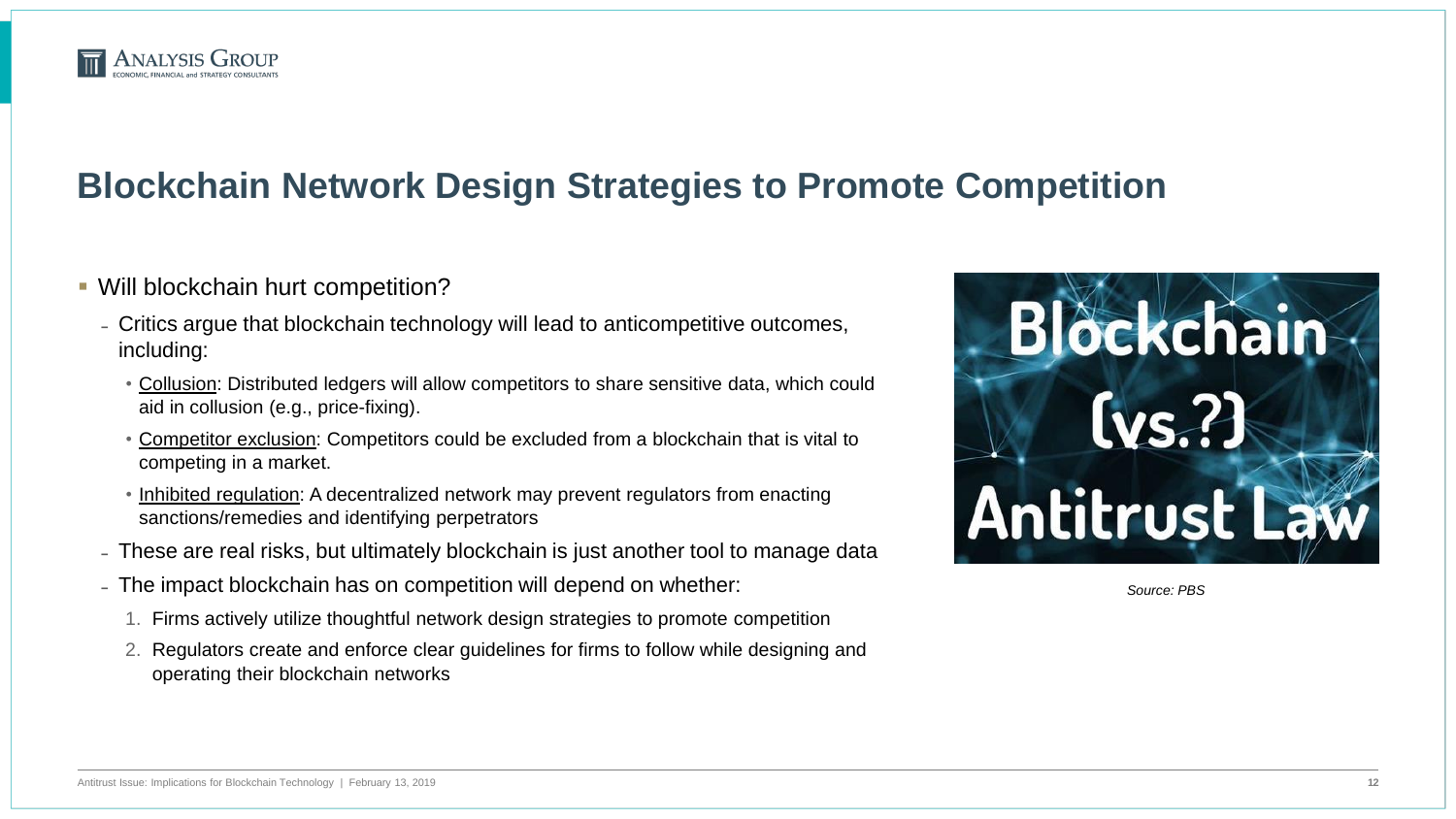

- **Can networks be designed to promote competition?** 
	- Regulators and firms are actively considering how to offset antitrust risks associated with blockchain
	- One approach to promote competition is through thoughtful network design and governance
	- While every network will require a unique design for the relevant industry/business need, these network design strategies may help promote competition in the areas of:
		- Sensitive data management
		- Centralized governance
		- Transparency for regulators

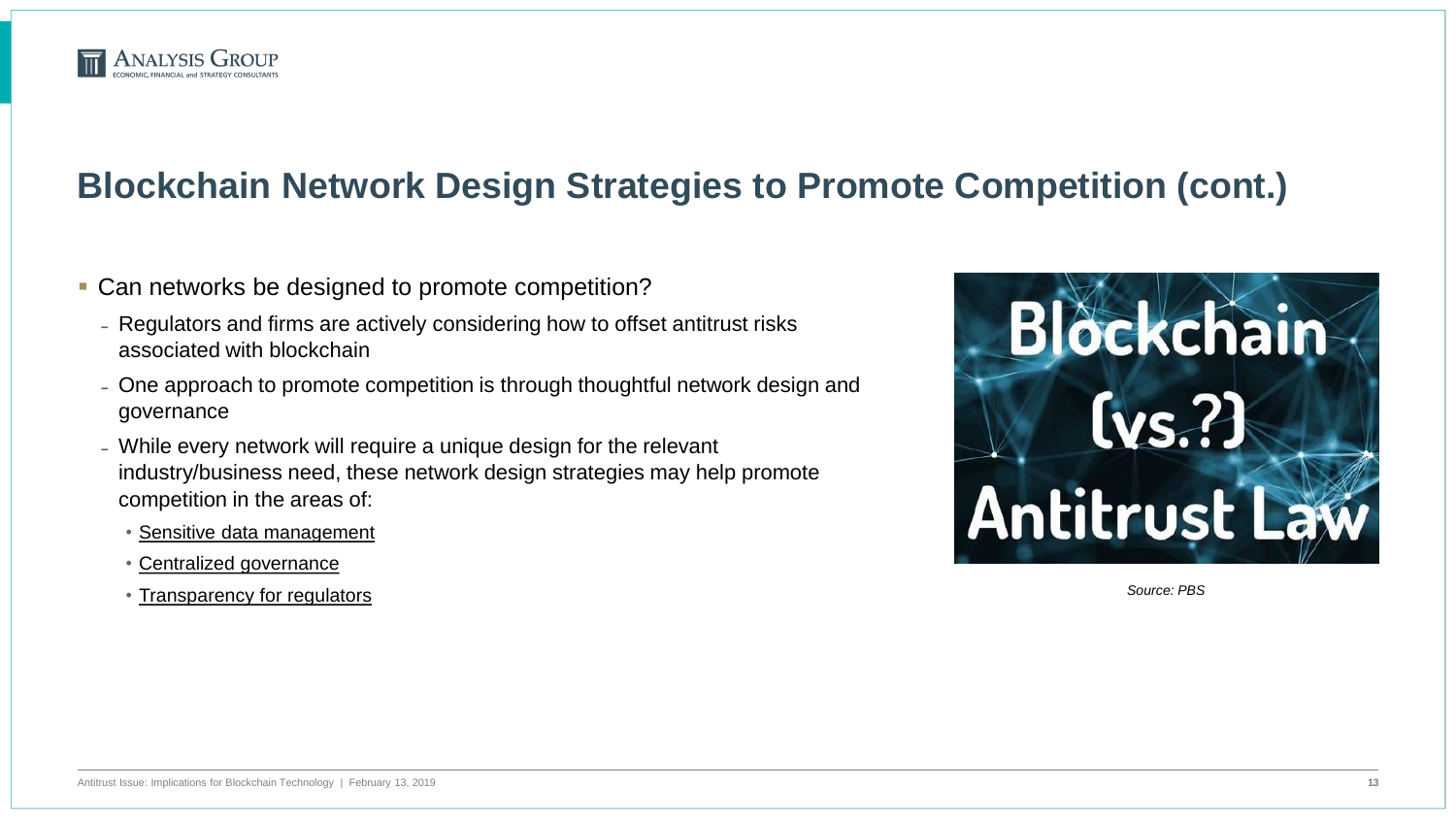

#### Network design strategy: **sensitive data management**

- To offset the risk of competitors sharing sensitive data via distributed ledgers, the following sensitive data management strategies could be employed:
	- Encryptions: If certain types of data are particularly sensitive, those entries can be encrypted on the blockchain to limit access by other network users
	- Firewalls: A network administrator can manage which parties have permission to access underlying block data
	- Keep certain data off the network: Not all information needs to be stored on the blockchain, so certain sensitive information could be kept off

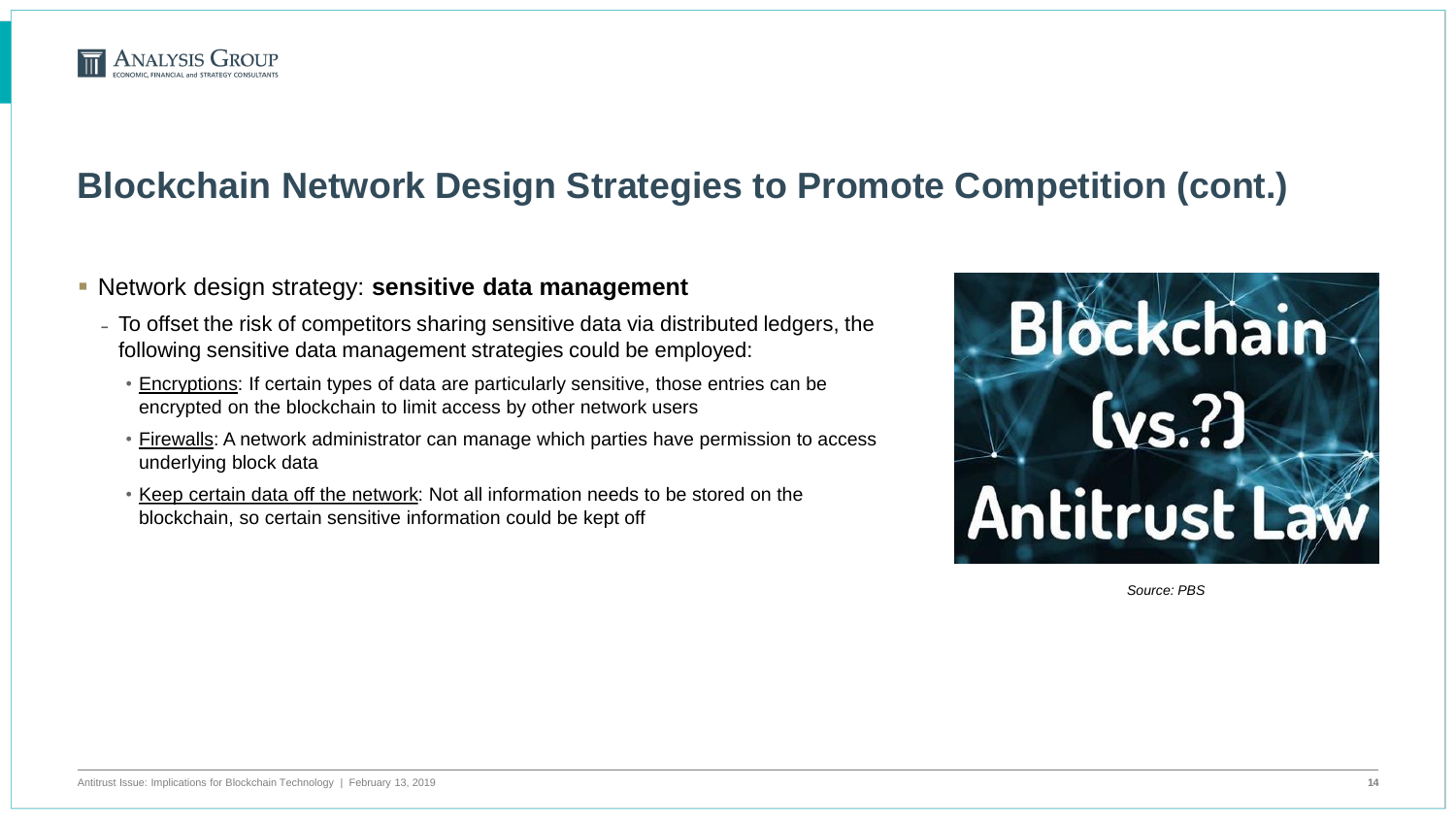

#### Network design strategy: **centralized governance**

- To offset the risk of competitor exclusion and inhibited regulation, the following centralized governance strategies could be employed:
	- Membership rules: Regulators can offer guidance to administrators of centralized blockchain networks as they define enforceable membership rules for accessing networks
	- Government entry points: Administrators of centralized blockchain networks can provide governments with entry points to access networks and carry-out enforcement measures
	- Encode rules directly into governance: Measures can be encoded into centralized blockchain networks to define appropriate use and combat anticompetitive behavior before it even occurs
	- *Mr. Ullman will discuss competitor favoring and exclusion mitigation strategies, such as establishing clear membership rules, in more detail from a legal perspective*

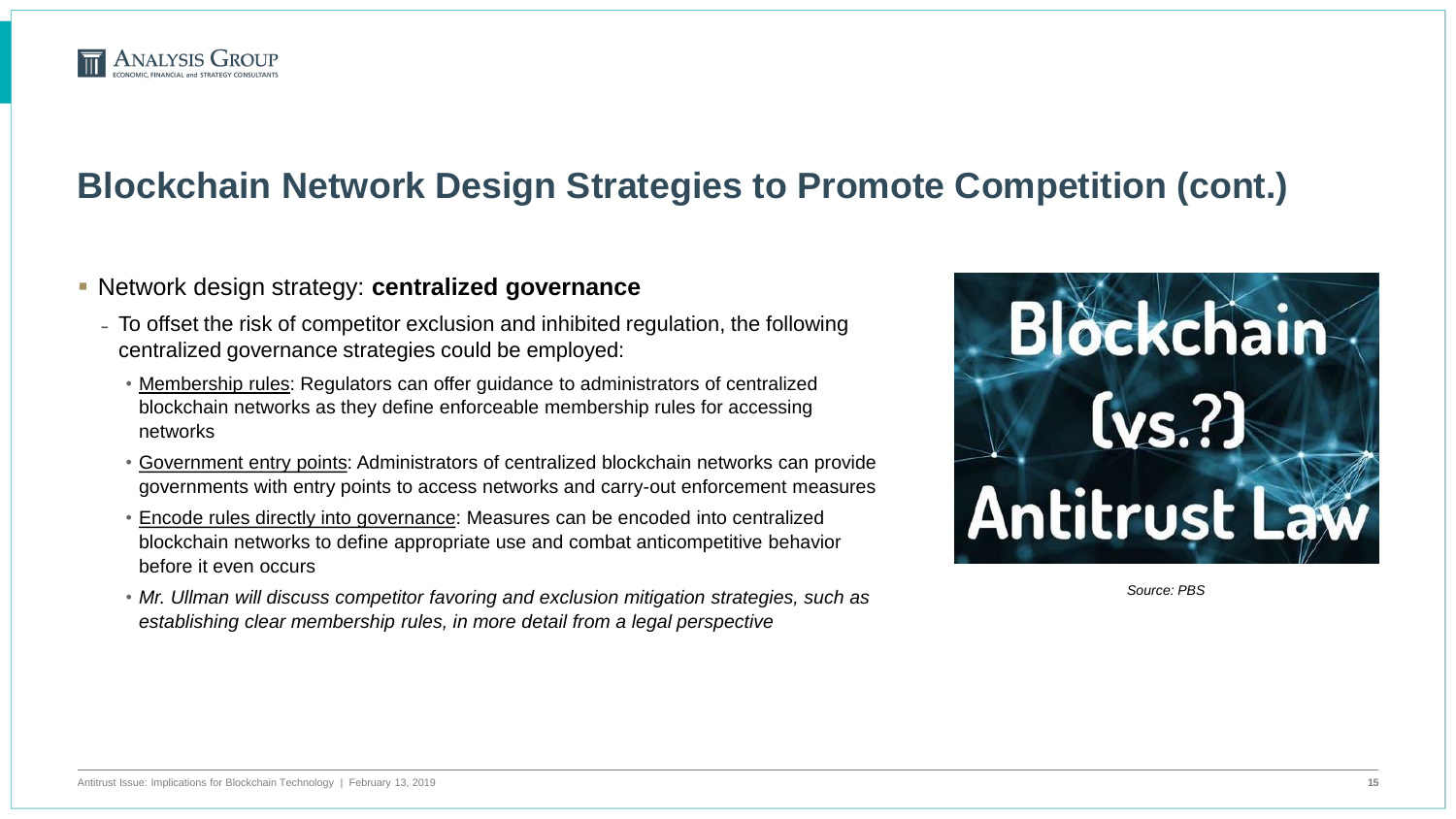

#### Network design strategy: **transparency for regulators**

- To improve regulators' ability to investigate anticompetitive claims, the following transparency strategies could be employed:
	- Audit-trail data: Provide antitrust investigators with a clear audit-trail of the lifecycle of an asset as it moves through a firm's supply chain
	- Firm transaction data: Blockchain networks will provide antitrust investigators with more accurate, reliable, and comprehensive transaction data than what regulators typically receive from non-blockchain networks
	- Industry-wide data: Develop a blockchain, potentially accessible only to select parties/regulators, that contains industry-wide transaction data to provide a new tool to antitrust investigators